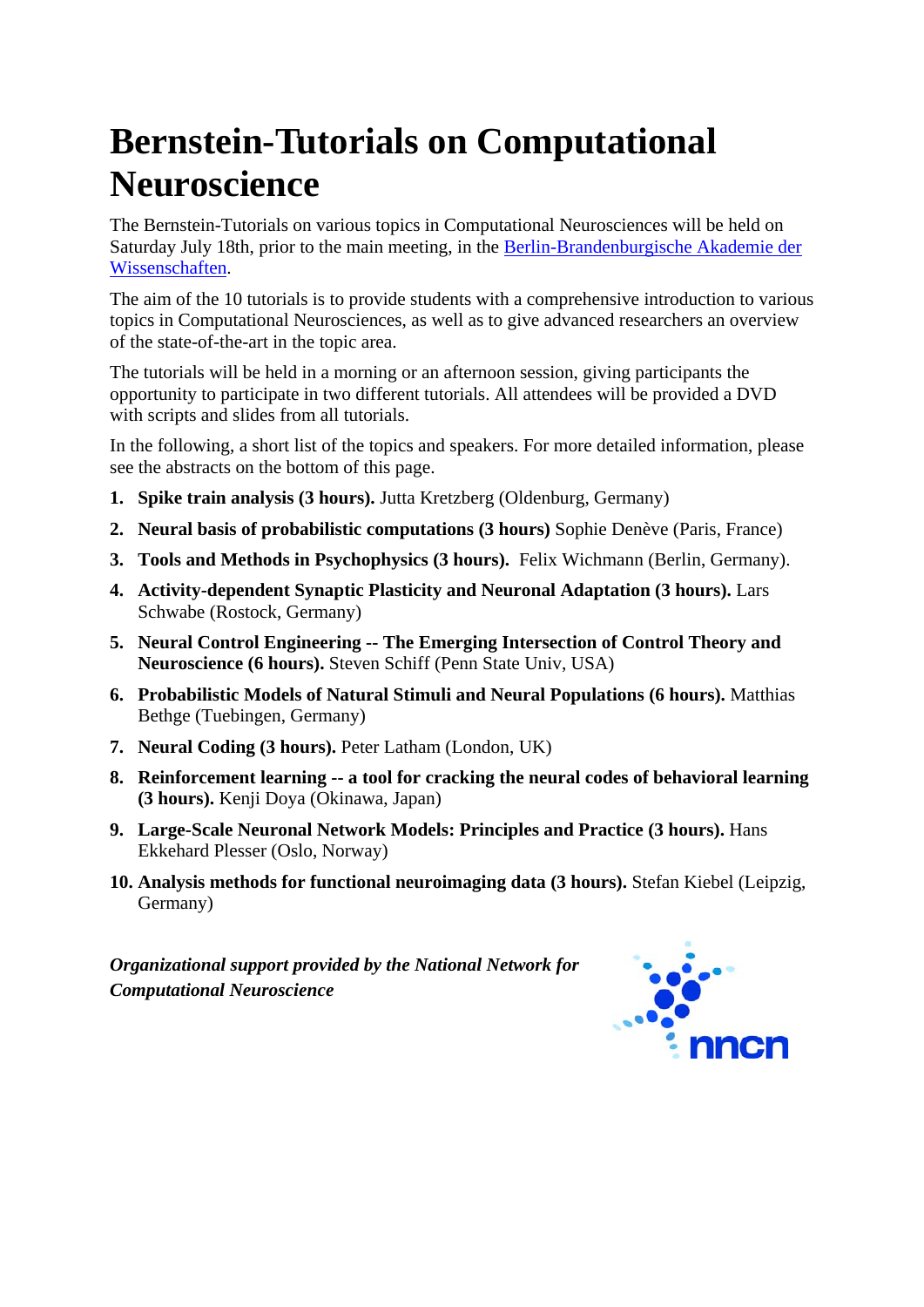# **Abstracts of the Bernstein-Tutorials**

# **1. Spike train analysis (3 hours).** Jutta Kretzberg (Oldenburg, Germany)

This tutorial will focus on the analysis of neuronal population activity as it is obtained in extracellular multi-electrode recordings. After a short review of basic concepts of spike train analysis (e.g. receptive field measurement, tuning curves, PSTH), I will introduce two more advanced methods to estimate stimulus properties based on neuronal responses: Bayesian stimulus reconstruction and metric based clustering. For all analysis methods covered in the tutorial Matlab routines will be provided and applied to multi-electrode recordings from the retina.

#### **2. Neural basis of probabilistic computations (3 hours)** Sophie Denève (Paris, France)

Our sensory input is noisy and ambiguous and the consequences of our actions are not completely predictable. For all these reasons, perception and behavioural choices require probabilistic inference. We will consider how neurons and neural populations could compute, represent and exploit uncertainties and probabilities. We will show that spike trains of integrate and fire neurons provide a natural basis to represent probabilistic evidence in a perpetually changing world. This leads us to reconsider the nature of signal and noise in the variable responses of cortical neurons.

#### **3. Tools and Methods in Psychophysics (3 hours).** Felix Wichmann (Berlin, Germany).

The tutorial will cover some of the essentials of modern psychophysical methods and tools:

- Signal detection theory and (proper) forced-choice paradigms.
- The method of constant stimulus versus adaptive procedures.
- Psychometric function estimation and Monte-Carlo based goodness-of- fit assessment.
- Limits of currently available display technology in visual psychophysics.

# **4. Activity-dependent Synaptic Plasticity and Neuronal Adaptation (3 hours).** Lars Schwabe (Rostock, Germany)

*Summary:* In this tutorial we consider rules and mechanisms for synaptic plasticity, normalization and competition as well as recent spike- based learning rules (supervised and reinforcement-based). In addition, we consider short-term adaptation at the synapse and single- cell level as well as their functional consequences for network dynamics and sensory coding. After the tutorial the participants will be able to model both phenomena at different levels of description and utilize them in their own modeling studies.

*Abstract:* The goal of this tutorial is to give an overview of the mathematical models of activity-dependent synaptic plasticity and neuronal adaptation as well as their functional consequences for the representation and processing of sensory information. Activitydependent synaptic plasticity is the mechanism, which governs the build-up, maintenance, and change of the connections between neurons. Hence, it probably plays a key role in development, learning and memory. Neuronal adaptation refers to the change in responsiveness after constant stimulation, and it may correspond to adaptation at the single-cell or synapse level. It is believed to be the underlying mechanism of perceptual phenomena like, for example, perceptual aftereffects. After the tutorial the participants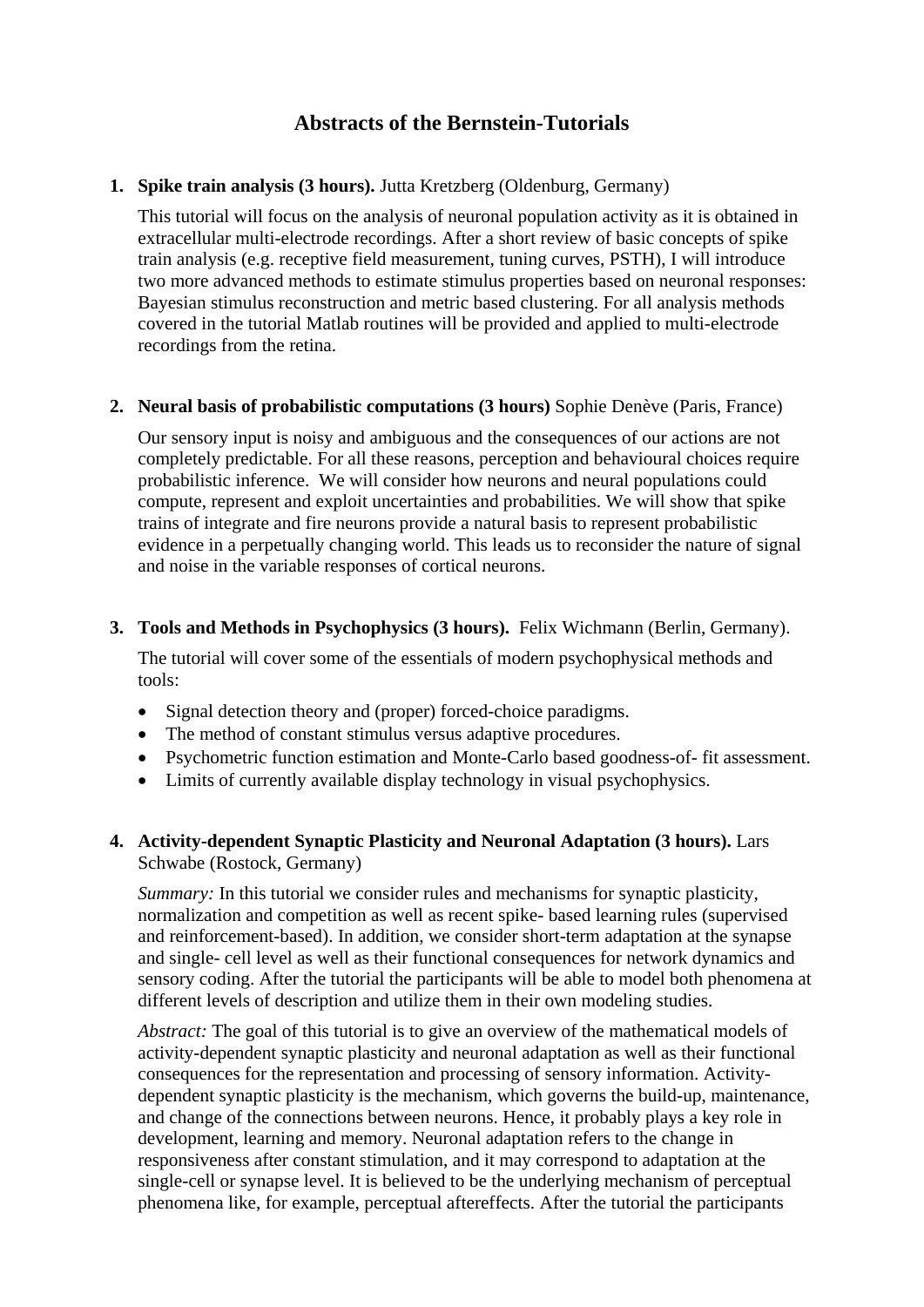will be able to model both phenomena at different levels of description. In particular, they will be able to utilize these models in their own research in order to further explore the consequences of these two mechanisms for network dynamics and the functions realizes by such networks. All models are motivated and illustrated with examples (taken mainly, but not exclusively, from the visual system). Recent advances and open questions are discussed.

*Topics:* 

- Brief recap of the relevant biophysics
- Rules and corresponding mechanisms for plasticity, normalization and competition
- Consequences for activity-dependent development
- Recent spike-based learning rules (supervised and reinforcement-based)
- Input-driven vs. output-driven adaptation: single-cell vs. synaptic mechanisms
- Consequences for network dynamics and sensory coding

#### **5. Neural Control Engineering -- The Emerging Intersection of Control Theory and Neuroscience (6 hours).** Steven Schiff (Penn State Univ, USA)

*Abstract:* With the advent of model based ensemble techniques to track and control nonlinear systems in real time, the intersection between formal control theory and computational neuroscience is emerging as a powerful new area for exploration. This tutorial will explore how common models from computational neuroscience can be placed within a control theoretic framework, using a variety of cellular and network modeling frameworks. The route to real time feedback control systems will be explained with algorithm and code examples. A detailed discussion of formalizing model inadequacy will be covered. Applications to rhythmic hippocampal oscillations, seizures, Parkinson's disease, and cortical wave formation will be discussed.

- Linear Kalman Filtering
- Nonlinear Kalman Filtering
- The Hodgkin Huxley Equations
- The Fitzhugh-Nagumo Equations
- The Bridge from Kalman Filtering to Neuronal Dynamics
- Spatiotemporal Neural Dynamics
- Parkinson's Disease
- Controlling Neuronal Dynamics with Electrical Stimulation
- Empirical Spatiotemporal Models
- Brain Machine Interfaces
- All Models are Wrong Formalizing Model Inadequacy
- A View Towards Future Applications

# **6. Probabilistic Models of Natural Stimuli and Neural Populations (6 hours).** Matthias Bethge (Tuebingen, Germany)

Both natural stimuli and neural recordings can exhibit complex statistical structure. Therefore, flexible statistical models are needed for capturing this complexity in a quantitative manner. In particular, probabilistic methods provide a principled framework for comparing and evaluating different models. In the morning session of the tutorial, we will discuss model classes for describing the statistical structure of natural images and their relevance for sensory coding. The afternoon session will consist of a self-contained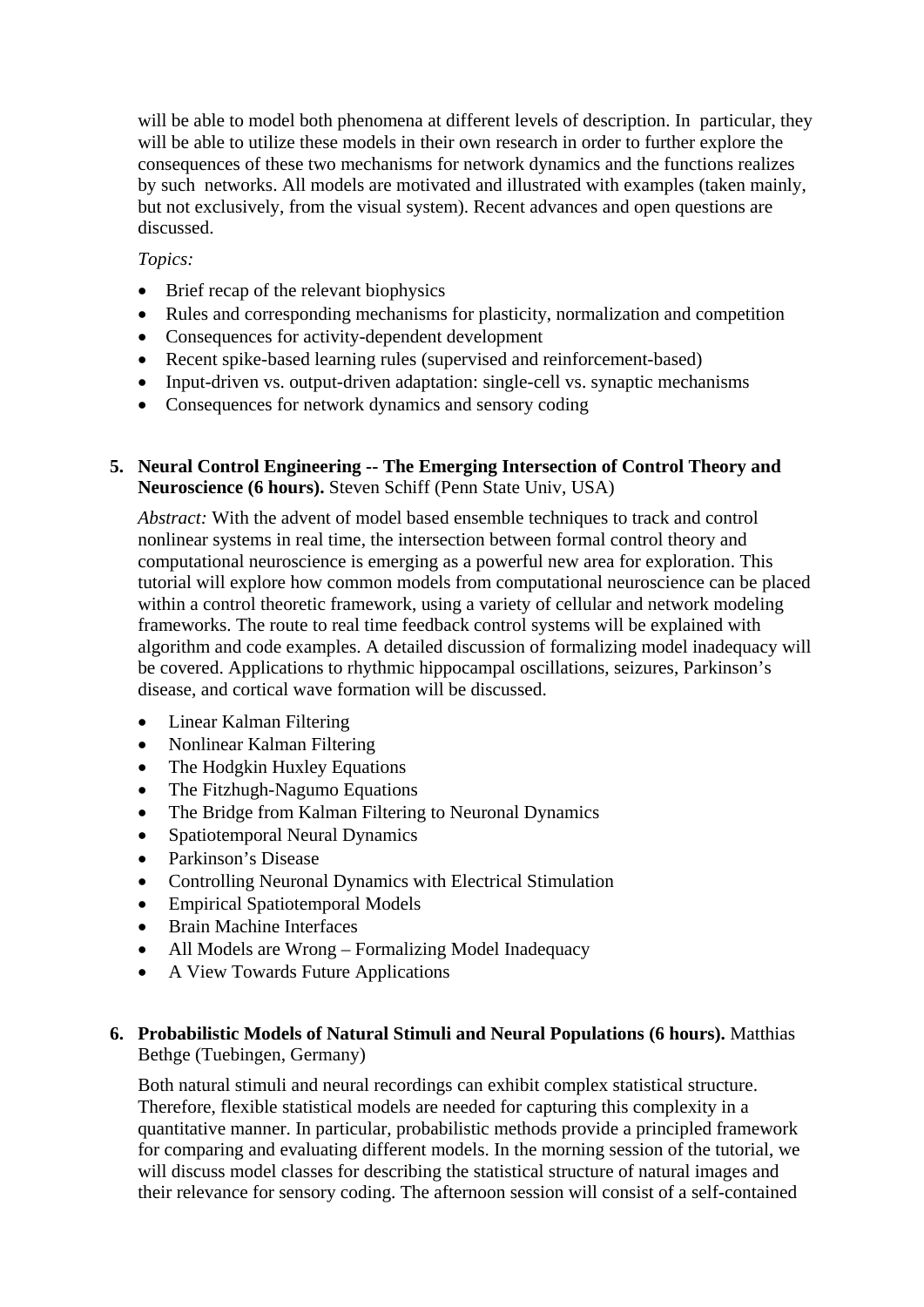introduction to probabilistic models of spiking neurons. Our focus will be on the generalized linear model framework and related model classes. In each session we will aim to point out relationships and commonalities between different approaches.

- Forenoon: **Probabilistic Models of Natural Stimuli**
- Afternoon: **Probabilistic Models of Neural Populations**

Further information will be posted on the following webpage:

http://www.kyb.tuebingen.mpg.de/bethge/tutorials/cns2009/

# **7. Neural Coding (3 hours).** Peter Latham (London, UK)

We study neural coding because we want to answer the question: "what are spike trains telling us?". Although the answer is still "we don't know," over the last several decades considerable progress has been made, and we now know much more than we did even ten years ago. In this tutorial, I will describe standard and not-so-standard methods for answering this question, what we have found, and where we are going.

#### **8. Reinforcement learning -- a tool for cracking the neural codes of behavioral learning (3 hours).** Kenji Doya (Okinawa, Japan)

The theory of reinforcement learning evolved in the field of machine learning based on the intuition of animal learning from reward and punishment. Now the framework has been utilized for quantitatively modeling choice behaviors of rats, monkeys, and humans, and for fishing for neural correlates of decision making and action learning. This tutorial will present the mathematical basics of reinforcement learning and some case studies of how it is used for the analyses of behaviors, neural firing, and brain imaging data.

# **9. Large-Scale Neuronal Network Models: Principles and Practice (3 hours).** Hans Ekkehard Plesser (Oslo, Norway)

Simulations are widely used to study the dynamics of neuronal networks, but computational neuroscientists seldom reflect on the modeling process: How do we move from our understanding of experimental findings about neuroanatomy and -physiology, first to mental models of neuronal networks, and then to simulations performed by computer? Do our computer simulations really simulate the models we have built in ours minds? How well do we succeed in describing our simulated models to our colleagues when writing papers? We will discuss these topics in the first part of the tutorial, building on theoretical work on modeling in physics and ecology, as well as examples from the neuroscience literature.

In the second part of the tutorial, we will discuss how to describe large-scale neuronal networks well in scientific publications. We will particularly discuss the advantages of high-level descriptions of neuronal networks, using the Topology Module of the NEST simulator as an example. Participants are invited to bring their laptops for hands-on experiments. Bootable live-DVDs with a complete NEST installation will be provided.